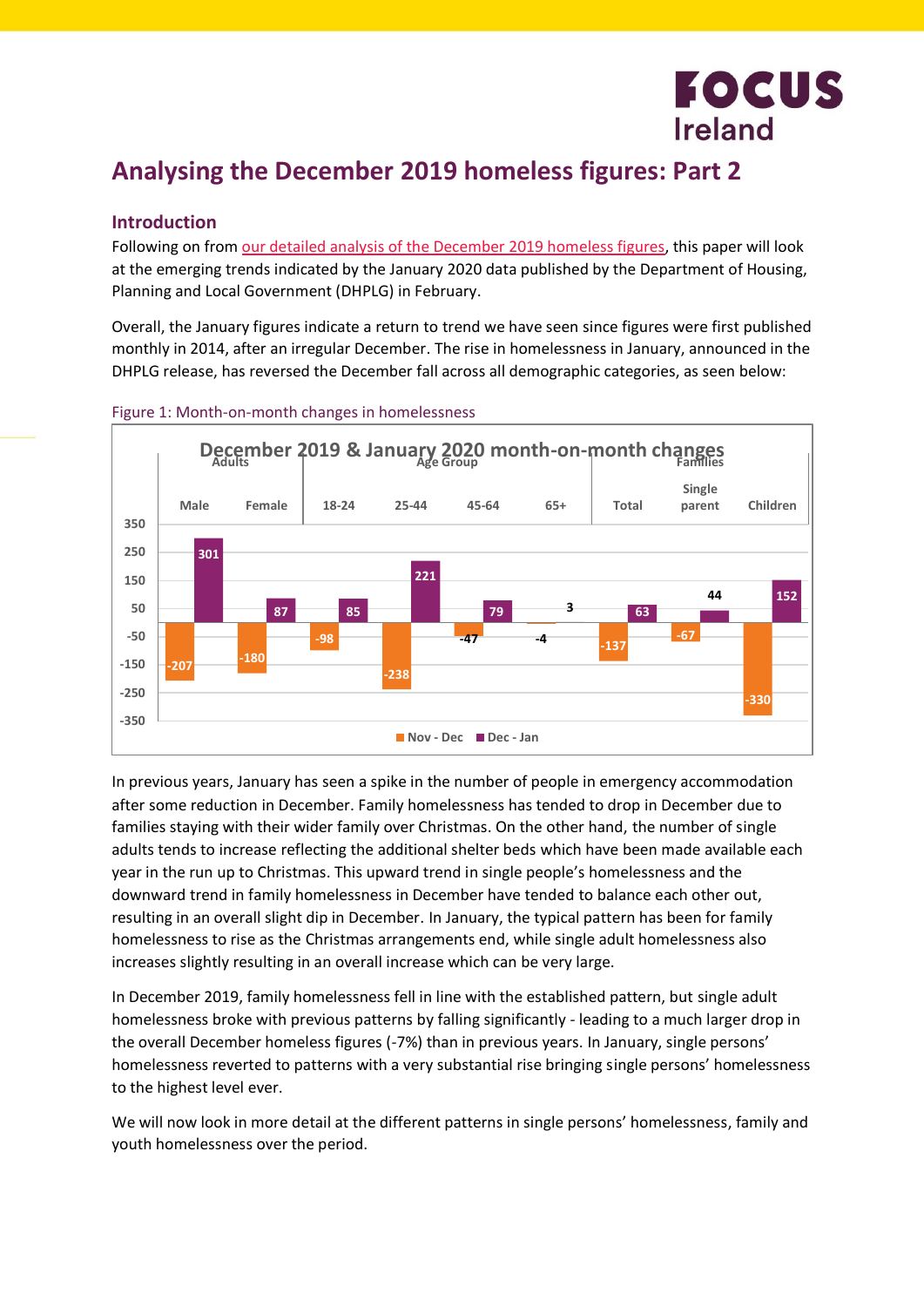## **Single Adults**



As noted, the usual December rise in single adult homelessness did not materialise in the 2019 figures, and in fact saw a significant drop of -180 compared with November 2019. In January 2020, this figure rose by 306, more than reversing the December drop. The graph below shows how unusual this is compared to previous 2inters.



Figure 2: Single adult homelessness: seasonal patterns

Even considering that Dublin always accounts for the majority of homeless people, the January rise was disproportionately driven by Dublin. Out of a national increase of 306, the number of single adults homeless in Dublin increased by 279. Most other areas saw modest increases or further falls in their homeless figures in January.

|                   | Dec '19 - Jan '20 |   |  |
|-------------------|-------------------|---|--|
| <b>Dublin</b>     | 279               |   |  |
| South-West        | 19                |   |  |
| <b>South-East</b> | 13                |   |  |
| <b>North-West</b> | 9                 |   |  |
| <b>Midlands</b>   | 7                 | 个 |  |
| Mid-East          | $-1$              |   |  |
| <b>Mid-West</b>   | $-4$              |   |  |
| West              | -6                |   |  |
| <b>North-East</b> | $-10$             |   |  |
| <b>Total</b>      | $+306$            |   |  |

Table 1: Month-on-month change in single adult homelessness

Given January's dramatic increase, it is unlikely that the fall in December was driven by a sudden rise in successful exits from homelessness. There were 306 more homeless single adults in January than in December, bringing the total to its highest ever at 4,400 single adults in emergency accommodation.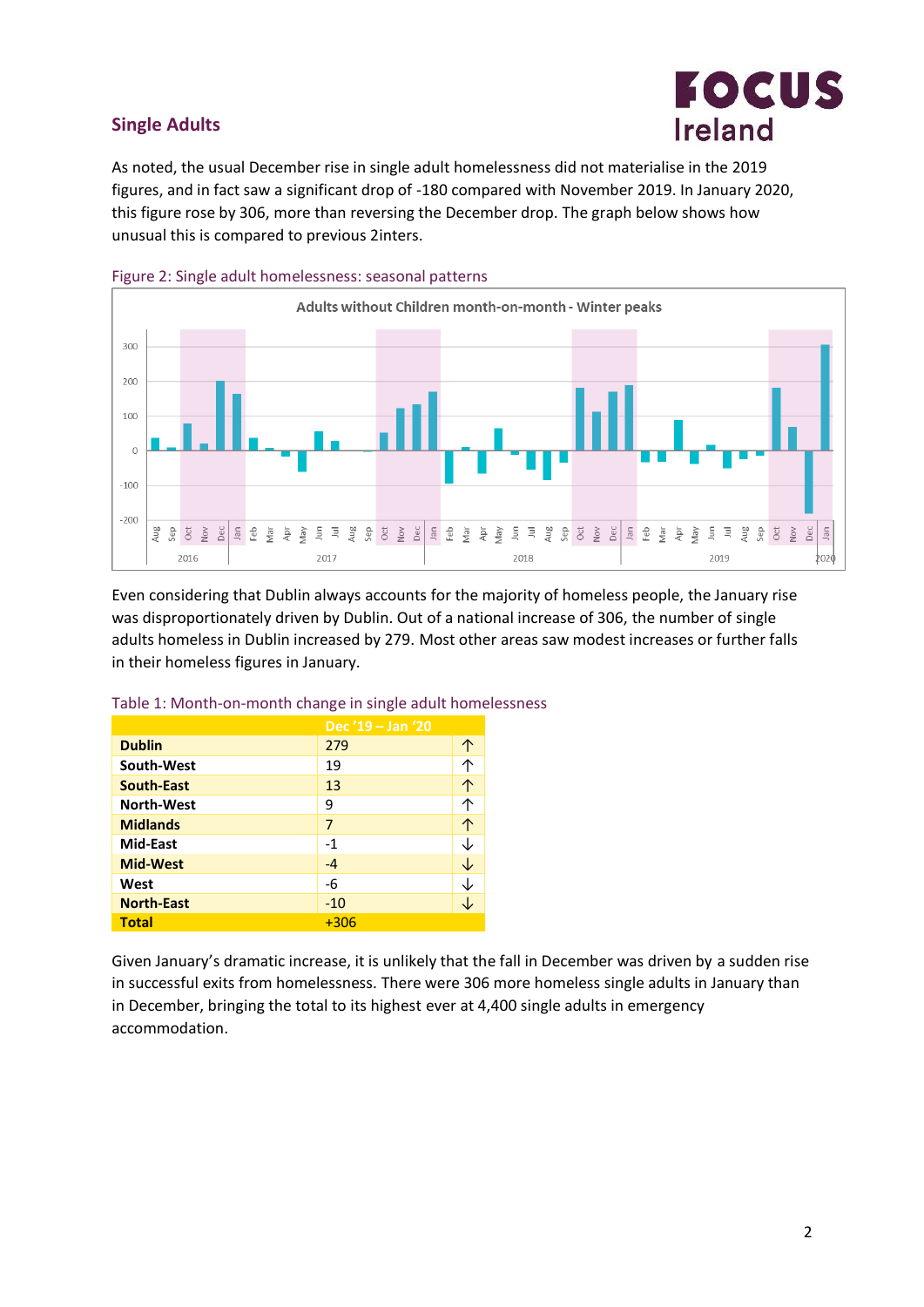

## **Accommodation Type**

The number of people in Private emergency accommodation (PEA) in December 2019 fell by 467, then rose again by 379 in January. This was almost entirely driven by Dublin, and there was no such dramatic change in PEA in the rest of the country or in other types of accommodation within Dublin<sup>1</sup>.



Figure 3: Number of people in PEA, Dublin and Rest of Ireland

The number of people in PEA tends to be relatively stable, making this sudden bounce even the more significant. December saw the number of people in PEA in Dublin dropped by 380, a 16% drop in one month. The next largest month-on-month change was less than half this, +164 (9%) in November 2018.



.



 $1$  The initial DHPLG release for December 2019 indicated much larger variations in PEA and TEA numbers, but these were subsequently revised in an updated release. The analysis here, and the unexplained December/January dip and rise in use of PEAs in Dublin, is based on the revised release.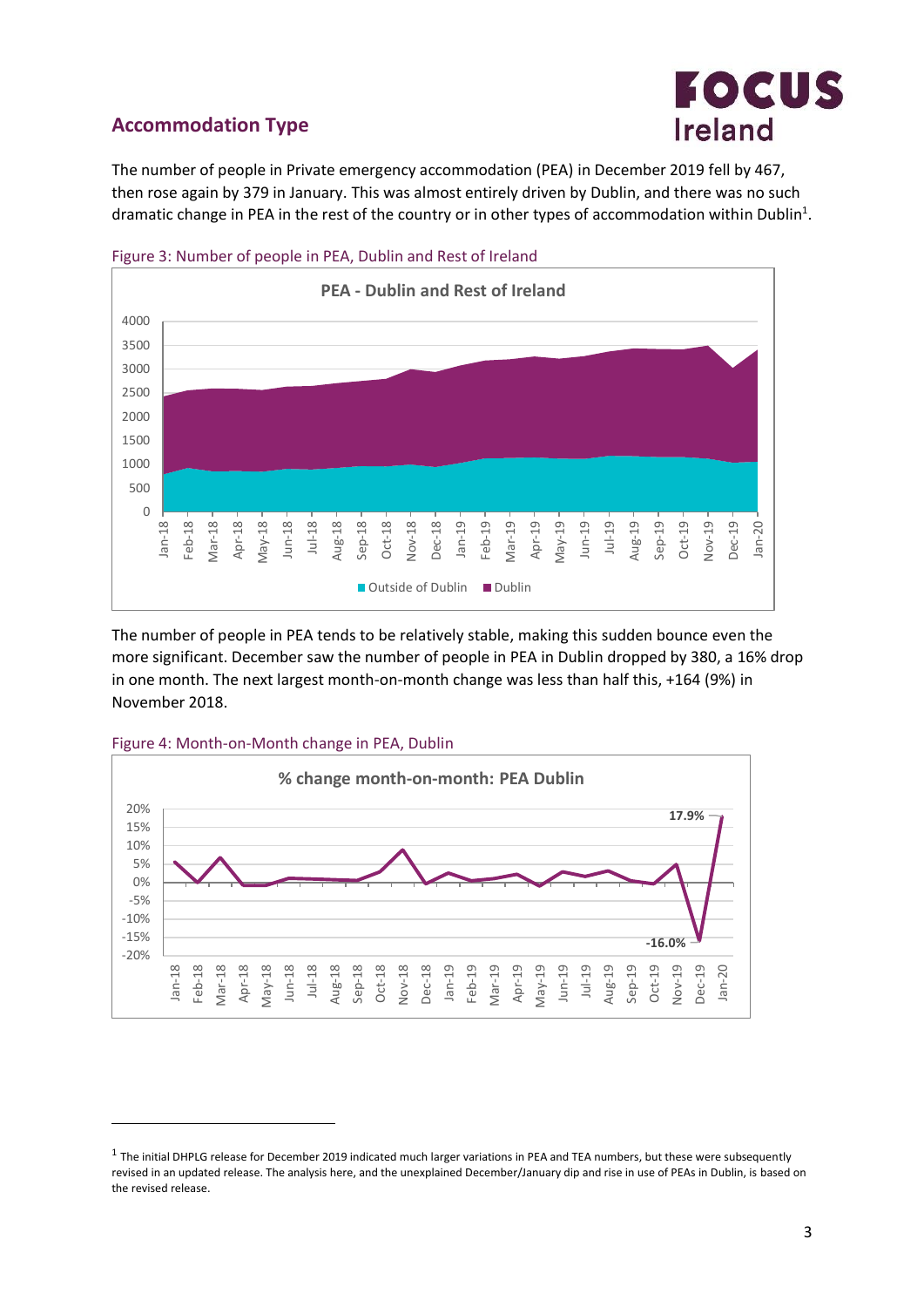

## **Children and Families**

1

As noted above, the number of child dependents in homeless families tends to drop in December as people are accommodated by their extended families over the Christmas period. In addition, there may be a decline in evictions in the immediate run up to Christmas. The reversal of these trends tends to be spread over January and February, with no sudden bounce (Stanley 2018). <sup>2</sup> December figures are highlighted in red on the graph below, where we can see the annual rise into the Spring.



In December, child homelessness saw the largest decrease since the current crisis began, with 330 fewer children in emergency accommodation in December than November. This brought the number of homeless children in Ireland to the lowest level since January 2018.

However, January 2020 saw almost half of this decline reversed, with a rise of 152 homeless children. On the basis of previous years we can expect a further increase in February.



#### Figure 6: Number of child dependents in emergency accommodation

 $^2$  Stanley and Allen (2018), Family Homelessness End of Year Review 2017, Insights into Family Homelessness 13, Focus Ireland<http://bit.ly/FamilyHomelessness2017>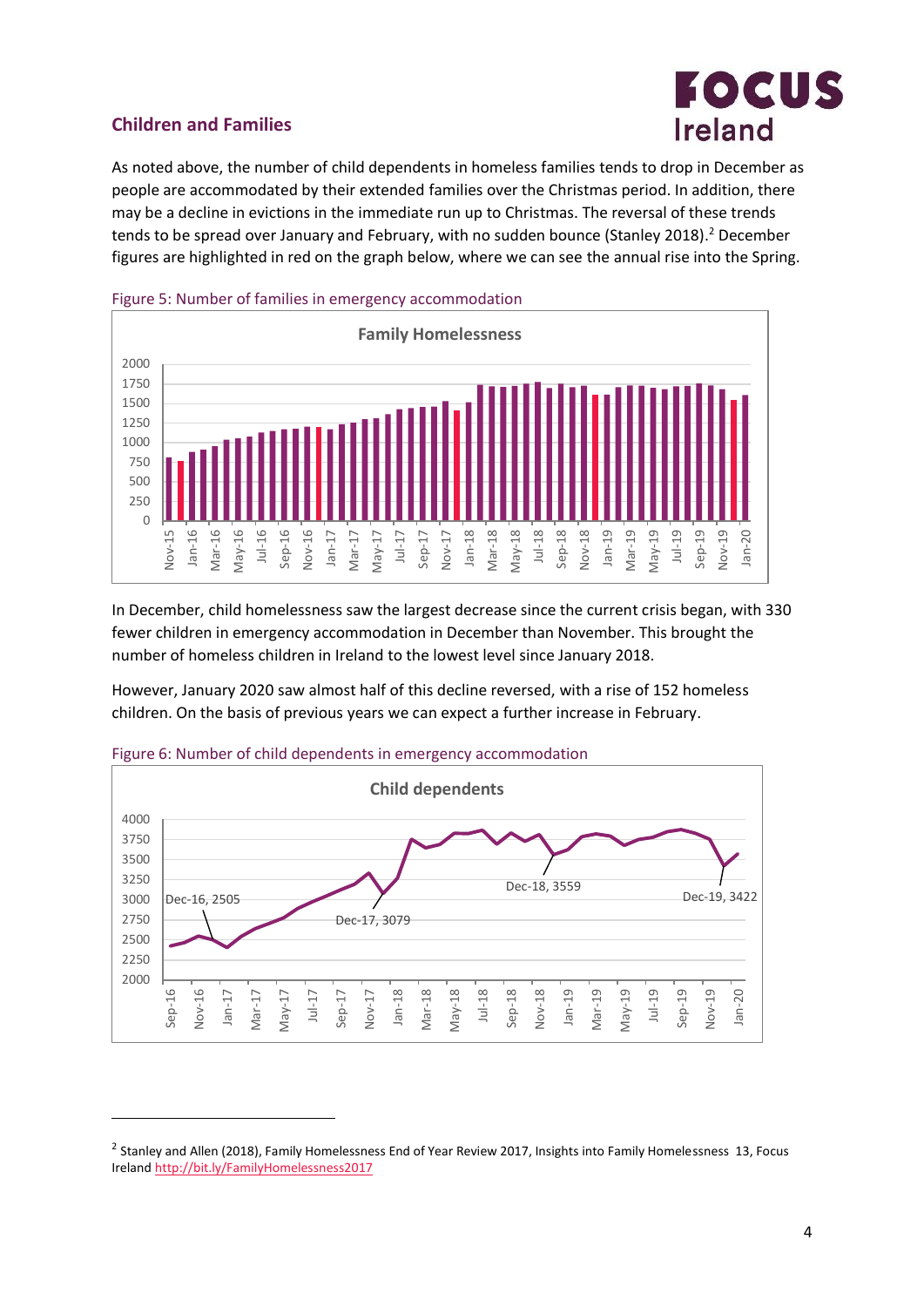## **Young people**



Youth homelessness has less of a winter seasonal pattern than other demographic categories. The sudden drop of -98 (-11%) young people in emergency accommodation in December was highly unusual, and has been almost completely reversed by the January increase of 85 (+11%).





Two thirds of homeless young people in Ireland are in Dublin, but the December drop in youth homelessness was disproportionately driven by the rest of the country. In January, youth homelessness has returned to pre-Christmas levels in Dublin, but not elsewhere.

The complete reversal of the December drop is not seen outside of Dublin apart from in the Midlands and North-West, which are the two regions with the fewest homeless young people to start with (22 and 14 young homeless people respectively in January 2020). On their own, these regional decreases are small, but together tentatively point to a positive development in youth homelessness.

| <b>Month-on-month change</b> |                |              |           |   | ັ<br>Youth<br>homelessness |
|------------------------------|----------------|--------------|-----------|---|----------------------------|
|                              | Nov - Dec      |              | Dec - Jan |   | <b>Jan 2020</b>            |
| <b>Dublin</b>                | $-47$          | ↓            | 67        | 个 | 577                        |
| <b>Midlands</b>              | $-9$           | ↓            | 11        | 个 | 22                         |
| <b>North-West</b>            | $-2$           | ↓            | -5        | 个 | 14                         |
| <b>South-East</b>            | $-14$          | $\downarrow$ | 5         | 个 | 35                         |
| <b>South-West</b>            | $-13$          | ↓            | 5         | 个 | 73                         |
| <b>Mid-East</b>              | $-2$           | ↓            | $-1$      | ↓ | 40                         |
| <b>North-East</b>            | $-5$           | ↓            | $-1$      | ↓ | 18                         |
| <b>Mid-West</b>              | $\overline{2}$ | 个            | $-3$      | ↓ | 48                         |
| <b>West</b>                  | $-8$           |              | -3        | ↓ | 42                         |

#### Table 2: Month-on-month change in youth homelessness by region